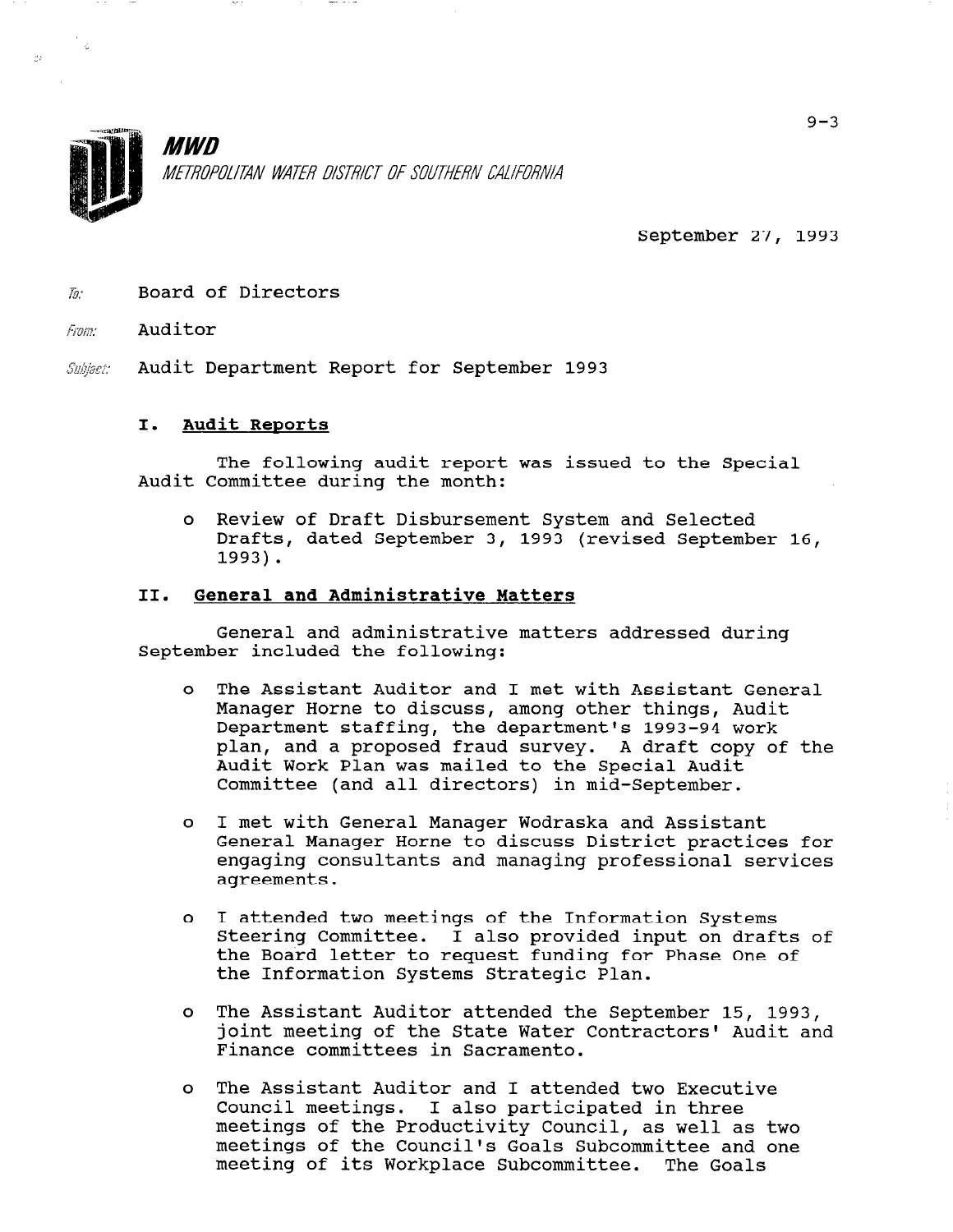Subcommittee, which I Chaired, developed a Productivity Council organizational structure in September which was submitted to General Manager Wodraska for his approval.

- <sup>0</sup>The Assistant Auditor represented the Audit Department at the initial meeting of the Division Action Plan Council, which is charged with the responsibility to ensure that the District Strategic Plan is fully incorporated into the upcoming budget process.
- <sup>0</sup>The Principal Auditor, who was selected as a member of the newly created Strategic Plan Integration Group, attended the first meeting of the Group in early September. The Group is charged with responsibility for ensuring that District employees are adequately involved in the implementation of the Strategic Plan.
- <sup>0</sup>I held various discussions with representatives of KPMG Peat Marwick, the Underwriters Counsel, and the District's financial advisors concerning the proposed Series C Revenue Refunding Bond issue and the "comfort" work required for that issue by the Audit Department and the external auditors.
- <sup>0</sup>I provided input to Legal Department staff on proposed nepotism policy language, as well as a draft letter on disclosure requirements for security transactions. I also requested input from Legal staff on certain provisions of the District's contract with the external auditor.
- <sup>0</sup>I provided input to various staff on financial or contract matters, including: proposed process change activities; a new expense report form; and various consultant agreements.

## III. Completed Assianments

The following significant assignment matters were concluded during September:

- <sup>0</sup>We completed our review of the Draft Disbursement System and Selected Drafts. (See Audit Reports Section)
- $\epsilon$  Us completed our annual review of  $\tau_{\text{max}}$  30 Compliance we completed our annual review of June 30 Compliance with Minimal Fund Requirements, as outlined in Sections 5201 and 5202 of the Administrative Code. No apparent violations of Board policy were noted during this review; however, some written comments were provided to staff for their information upon the completion of this assignment.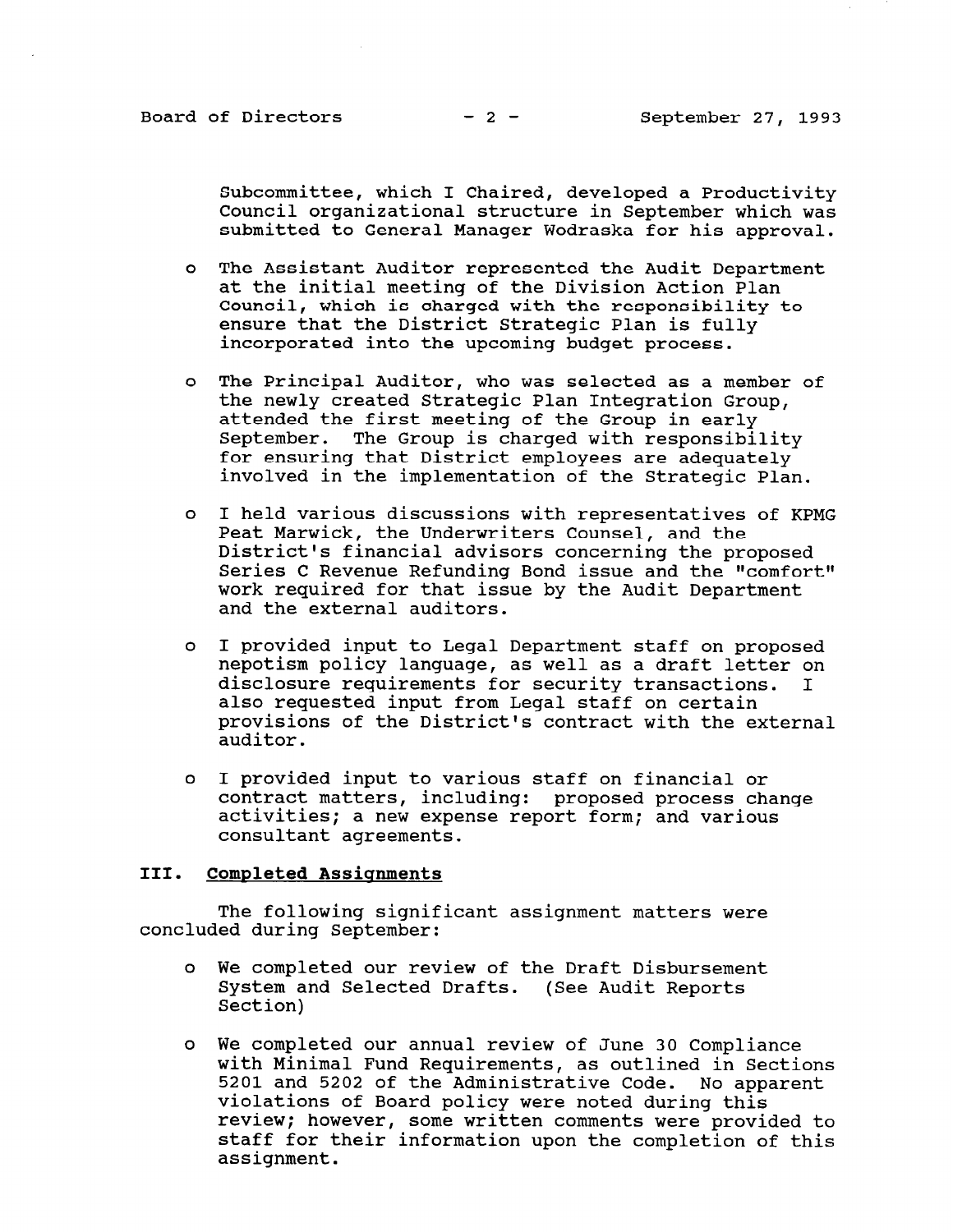## IV. Assignments in Progress

- A. Nonrecurrins Assignments:
- <sup>0</sup>Review of Water Conservation Agreement with CTSI Corporation. Little time was spent on this assignment during the month due to the assigned Principal Auditor's other priorities, notably the year-end audit.
- <sup>0</sup>Review of Santa Margarita Pipeline Project. Little time was spent on this assignment during the month since we are awaiting the receipt of certain information previously requested from staff.
- <sup>0</sup>Review of the Draft Official Statement for the Water Revenue Refunding Bonds, 1993 Series C. During the month, a deputy auditor commenced testing the initial draft of the Preliminary Official Statement for the Water Revenue Refunding Bonds, 1993 Series C, which is being prepared by the Finance Division. This assignment will continue until the Official Statement is finalized.
- B. EDP Auditor Activities:

At my request, both EDP auditors and the Principal Auditor reviewed the latest draft of the Phase One Project Management Plan. Their findings were subsequently summarized in a memo to me which was forwarded to the Director of Information Systems.

An EDP auditor attended two presentations by outside vendors, which pertained to the proposals by those firms for the Phase One Program Office consulting services.

The EDP auditors also worked on the following matters during September:

- o Director Travel Management System. During the month, an EDP auditor met with Information Systems Division staff to obtain background information regarding this PC-based system that is being developed by them for the PC-DASEQ SYSTEM THAT IS DEI<br>Presultive Secretary's offic
- <sup>0</sup>Seasonal Storage System. During September, an EDP auditor was directed to obtain information on this auditor was directed to obtain information on this recently developed computerized system to handle electronic versions of seasonal storage certification<br>forms for the Operations and Resources divisions.
- <sup>0</sup>Monitor Development of Treasurer's Branch Information MONICOL DEVELOPMENT OF TREASURER'S BRANCH INFORM<br>Monicoral Costem (IMS). The arrivered EDP audit Management System (IMS). The assigned EDP auditor<br>continued to provide assistance to the project team